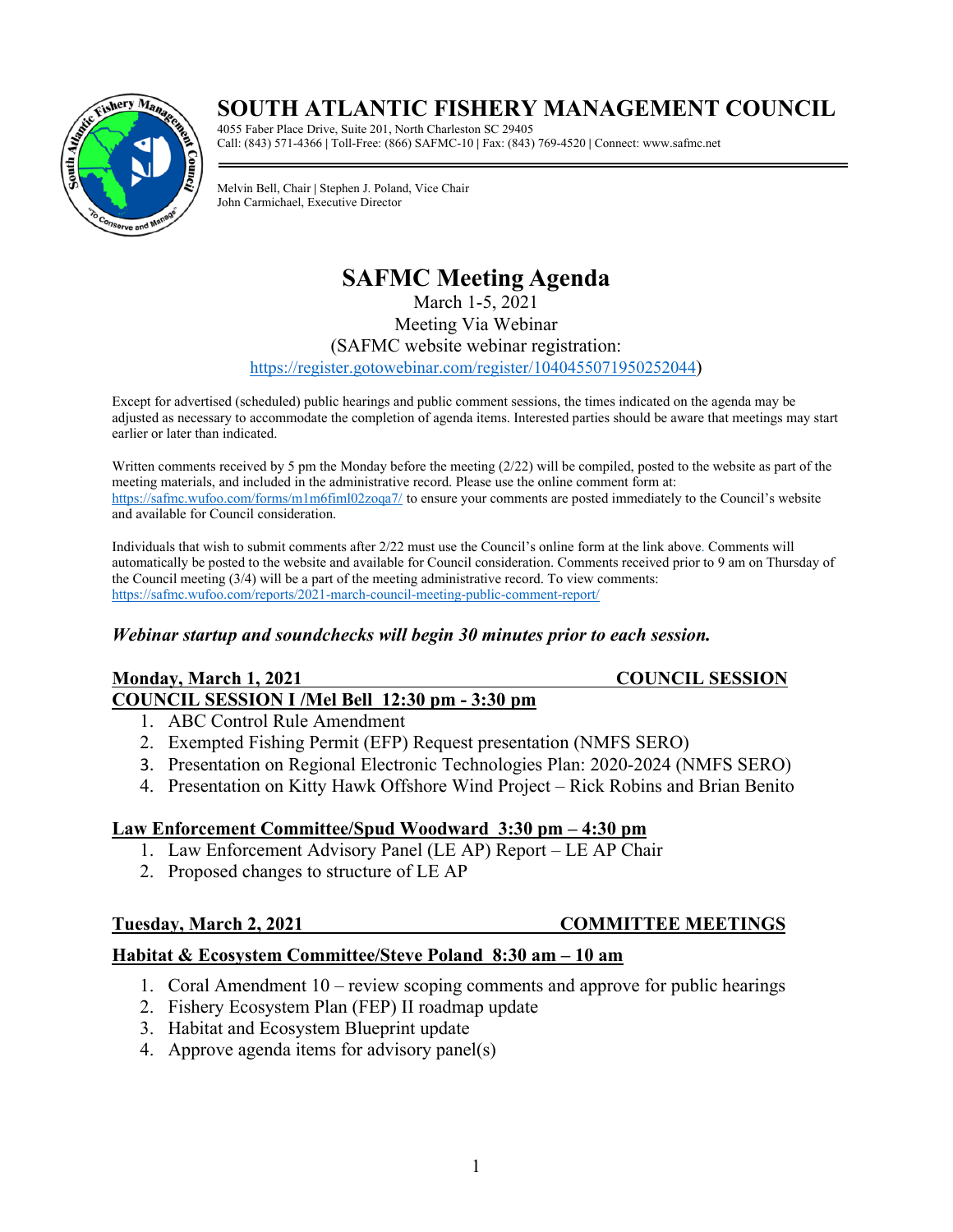### **Mackerel Cobia Committee/Steve Poland 10 am – 12 noon**

- 1. Review of Framework Amendment 10 (King Mackerel) scoping document
- 2. Update on Coastal Migratory Pelagics Amendment 32 (Gulf of Mexico Cobia)
- 3. White paper on possible joint ASMFC and SAFMC Spanish Mackerel advisory panel
- 4. Approve agenda items for advisory panel(s)

### **12:00 noon to 1:30 pm Lunch**

### **Snapper Grouper Committee/Jessica McCawley 1:30 pm – 5:30 pm**

- 1. Snowy Grouper assessment presentation (NMFS SEFSC) and fishery overview
- 2. Amendment 48 (Wreckfish) review
- 3. Amendment 50 (Red Porgy) review scoping comments and analyses
- 4. Amendment 49 (Greater Amberjack) review and approve for scoping

### **Wednesday, March 3, 2021 COMMITTEE MEETINGS**

### **Snapper Grouper Committee/Jessica McCawley 8:30 am – 10:00 am**

- 1. Update on Greater Amberjack and Red Snapper research projects
- 2. Update on Red Snapper recreational landings and 2021 season (NMFS SERO)
- 3. Approve agenda items for advisory panel(s)

### **Dolphin Wahoo Committee/Anna Beckwith 10:00 am – 12 noon**

- 1. Review Dolphin Wahoo FMP revised goals and objectives
- 2. Amendment 10 review public hearing comments and analyses
- 3. Timing of the next advisory panel meeting

### **12:00 noon to 1:30 pm Lunch**

### **Dolphin Wahoo Committee (Cont'd)/Anna Beckwith 1:30 pm – 3:45 pm**

### Wednesday, March 3, 2021 **PUBLIC COMMENTS**

# **4:00 pm If you would like to provide comment during the live public comment session, please sign up at the following link:**

<https://safmc.wufoo.com/forms/m1mkpl9719pgt3j/>

**Public comment will be accepted regarding any of the items on the Council agenda. The Council Chair, based on the number of individuals wishing to comment, will determine the amount of time provided to each commenter.**

# **Exempted Fishing Permit Request**

### **Approval for Scoping:**

(1) Snapper Grouper Amendment 49 (Greater Amberjack) **Scoping:**

# (1) Snapper Grouper Amendment 48 (Wreckfish ITQ Modernization)

(2) CMP Framework 10 (King Mackerel)

# **Approval for Public Hearings:**

(1) Coral Amendment 10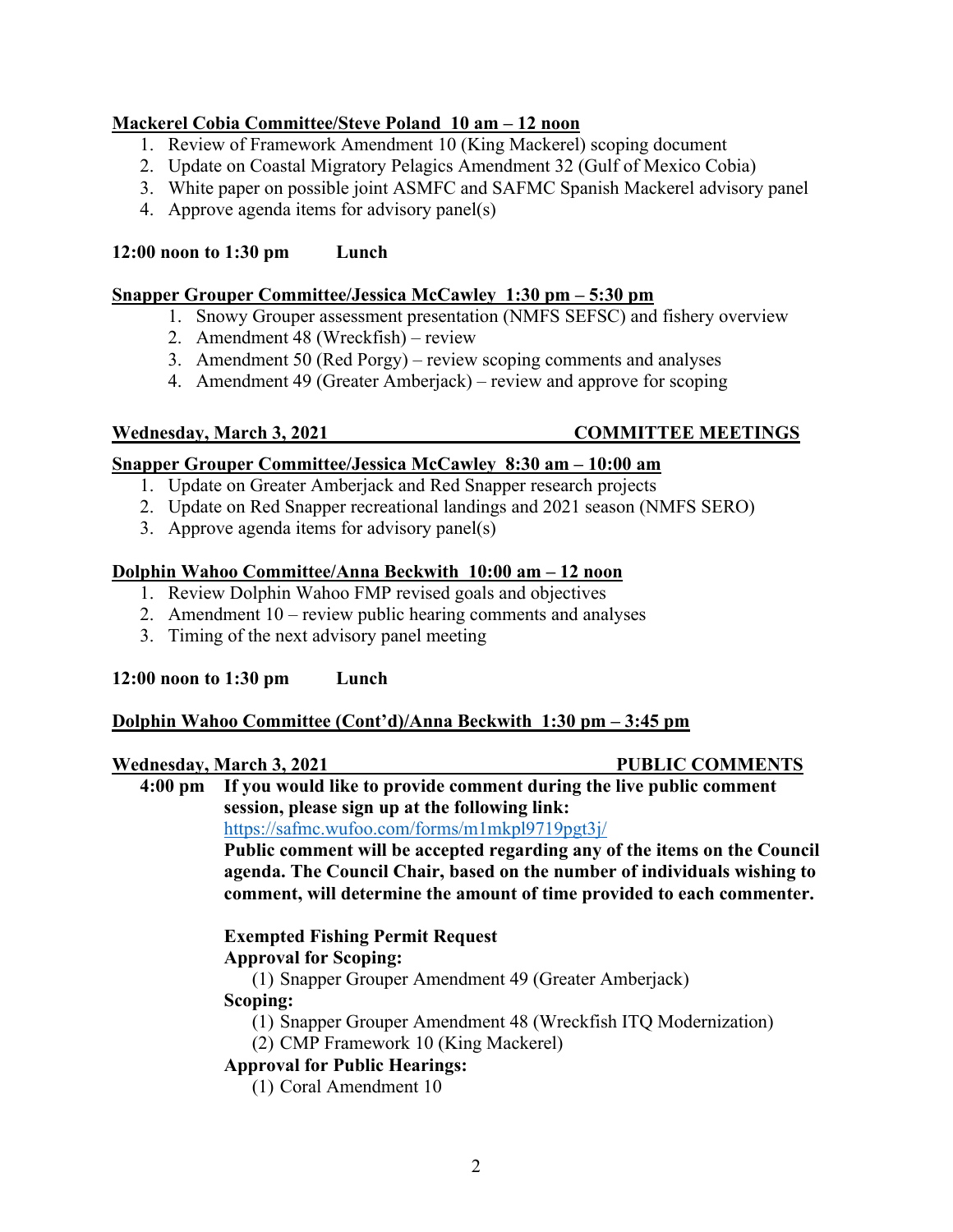### **SEDAR Committee/Mel Bell 8:30 am – 10:30 am (PARTIALLY CLOSED)**

### Closed Session 8:30 to 9:30

1. SEDAR 79 (Mutton Snapper) Assessment approval of appointments (CLOSED)

### Open Session 9:30 to 10:30

- 1. Approval of Terms of Reference for SEDAR 79
- 2. Update on SEDAR 79 Schedule
- 3. Update on SEDAR 76 (South Atlantic Black Sea Bass) Schedule

### **Executive Committee/Mel Bell 10:30 am – 12 noon**

- 1. Advisory panel policy review and approval
- 2. Symposium Series proposal
- 3. Handbook Update
- 4. Workplan review

### **12:00 noon to 1:30 pm Lunch**

### **Thursday, March 4, 2021 COUNCIL SESSION**

### **COUNCIL SESSION II /Mel Bell 1:30 pm – 5:00 pm**

Call to order and introductions

Adopt agenda

### Approve minutes

- 1. Council staff reports
	- a. Executive Director
	- b. Allocation Tool development update
	- c. Climate Change Scenario Planning update
	- d. Citizen Science Update
	- e. Commercial Fish Rules Demo
- 2. Report from Recreational Working Group
- 3. NMFS SEFSC reports
	- a. Pandemic impacts on sampling and monitoring
	- b. Commercial electronic logbooks update
- 4. NMFS SERO Reports
	- a. For-Hire Electronic Reporting
	- b. Standardized Bycatch Reporting Methodology
- 5. Protected Resources report